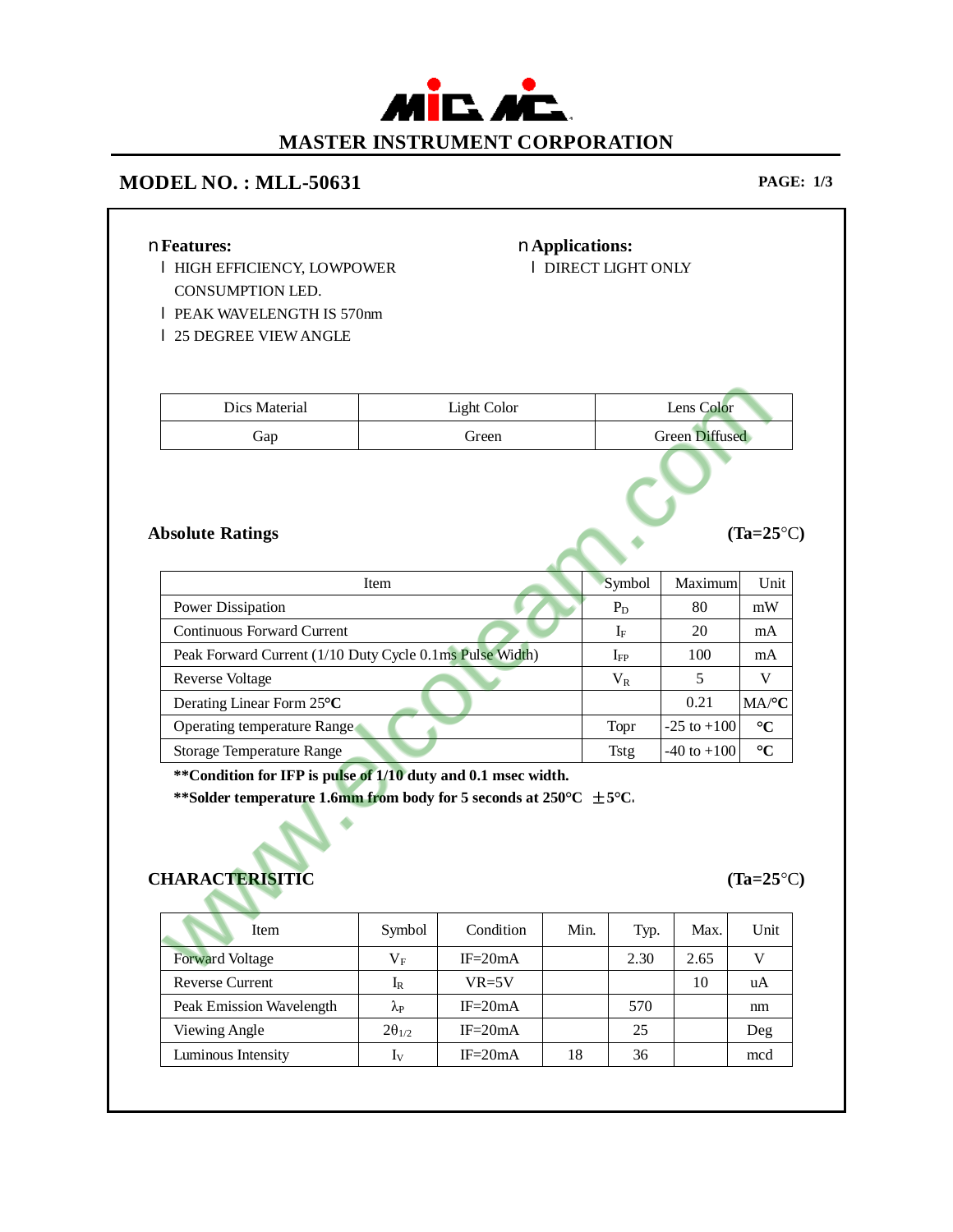

## **MODEL NO. : MLL-50631 PAGE: 2/3**